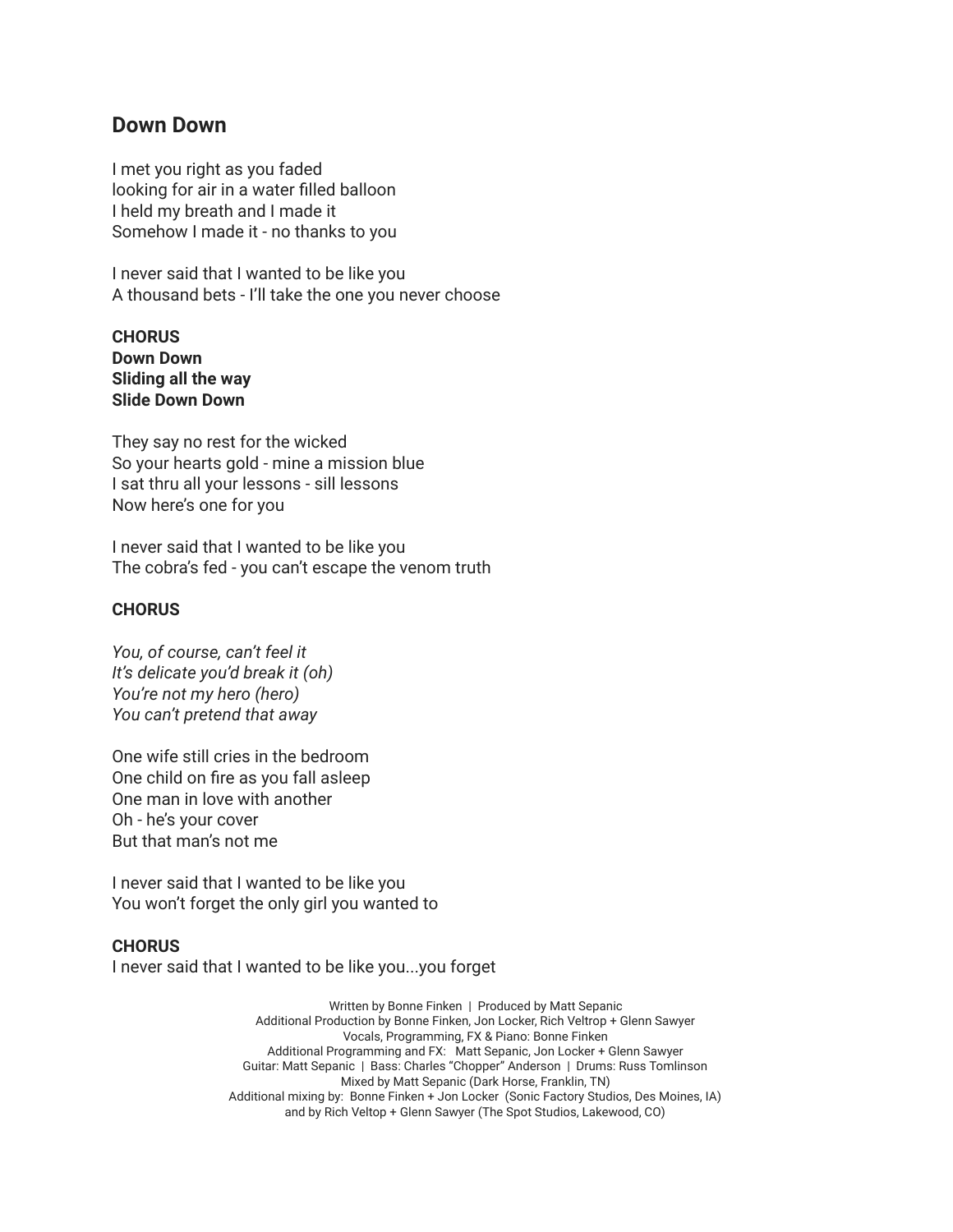# **Someday**

Never escaped before It was giving up Judgement would block the door Never was the type to wait But standing under those statues It can feel so safe

### **CHORUS**

**I sacrificed my youth - playing house I lost myself in you - and now I'm gone I gave it away - gave it away - gave it away - gave it away I played a game I played a game A game called someday**

Years they come and go Building up the walls where lives are etched into stone Holding flowers is not the same As shooting flowers into my veins

### **CHORUS**

*Don't pray for me Go pray for you*

*Don't pray for me Go pray for you (you you you you you) You play with me I'll play with you (you you you you you) I'll pray for you*

#### **CHORUS**

Written by Bonne Finken | Produced by Matt Sepanic Additional Production by Bonne Finken + Jon Locker Mixed by Matt Sepanic (Dark Horse, Franklin, TN) Additional mixing by Bonne Finken + Jon Locker (Sonic Factory Studios Des Moines, IA) Vocals, Programming, FX & Piano: Bonne Finken Additional Programming: Matt Sepanic Guitar: Matt Sepanic & Austin Bryan Bass guitar: Jon locker Drums - Ian Shepherd Choir Vocals: Bonne Finken Christine steeples Julie Noland David Ruhe Mary Beth Mardis-LeCroy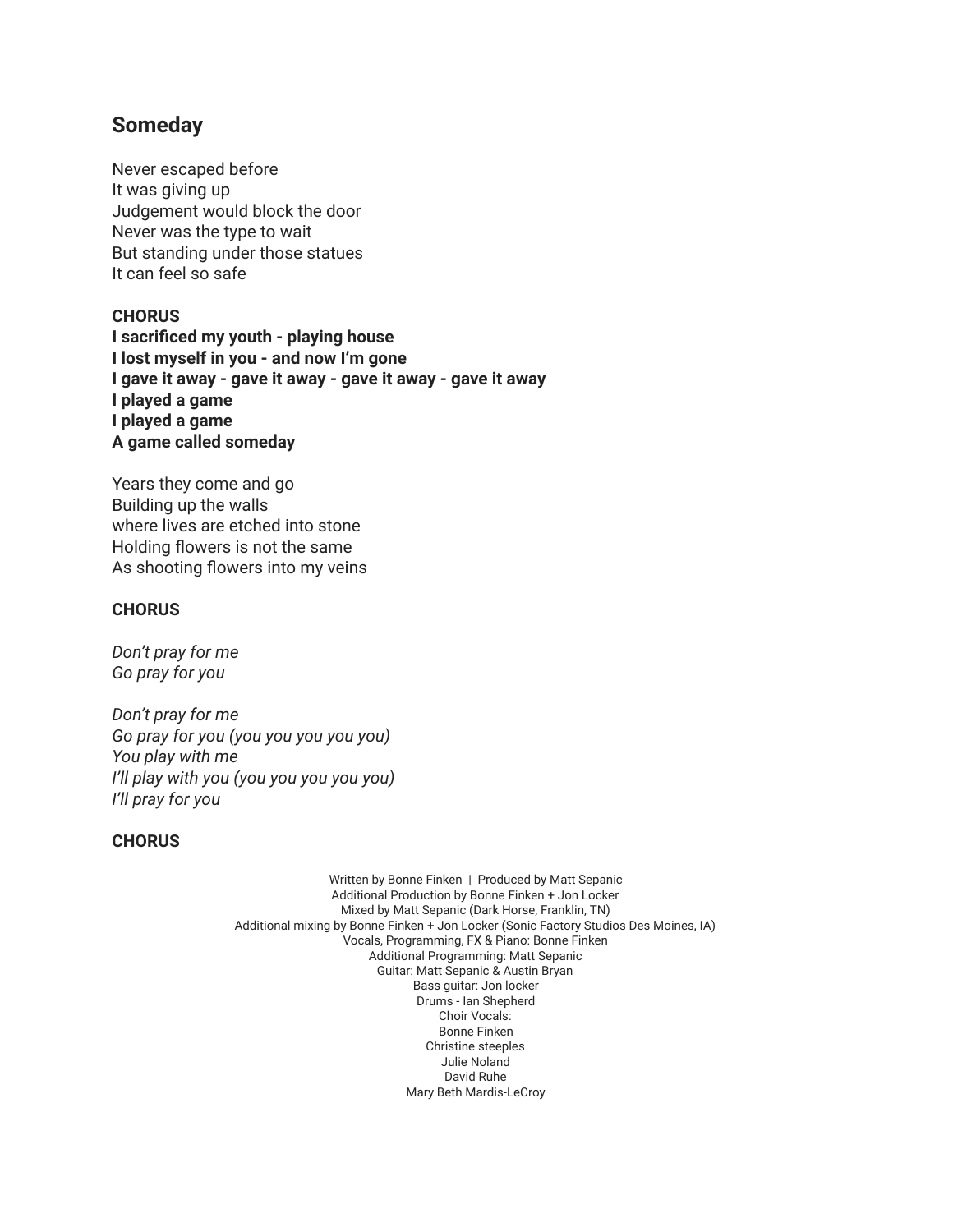## **You Never Knew**

This elixir seeps through my veins Tennessee whiskey Cheap champagne Feeling like a child burning holes in ceiling tiles

You never knew all the reasons I can't sleep You'll never see all the darkness in my dreams (Lala)

Like photos in a room dark as me It can take some time for you to see Memories moving in Like a fire from within

You never knew all the reasons I can't sleep You'll never see all the darkness in my dreams (Lala)

I need to be free I need to be free I need to be free From these strangers in my home with cold hands that you brought that stay with me in my dreams You never knew

I need to be free

Written by Bonne Finken | Produced by Matt Sepanic Additional Production by Bonne Finken, Jon Locker, Rich Veltrop + Glenn Sawyer Mixed by Matt Sepanic (Dark Horse, Franklin, TN) Additional mixing by Bonne Finken + Jon Locker (Sonic Factory Studios Des Moines, IA) Vocals, Programming, Synth, FX & Piano: Bonne Finken Additional Programming: Matt Sepanic Drums - Ian Shepherd Bass - Jon Locker Strings - Patrick Riley Guitar - Matt Sepanic Gang Vocals: Bonne Finken Christine Steeples Julie Noland David Ruhe Mary Beth Mardis-LeCroy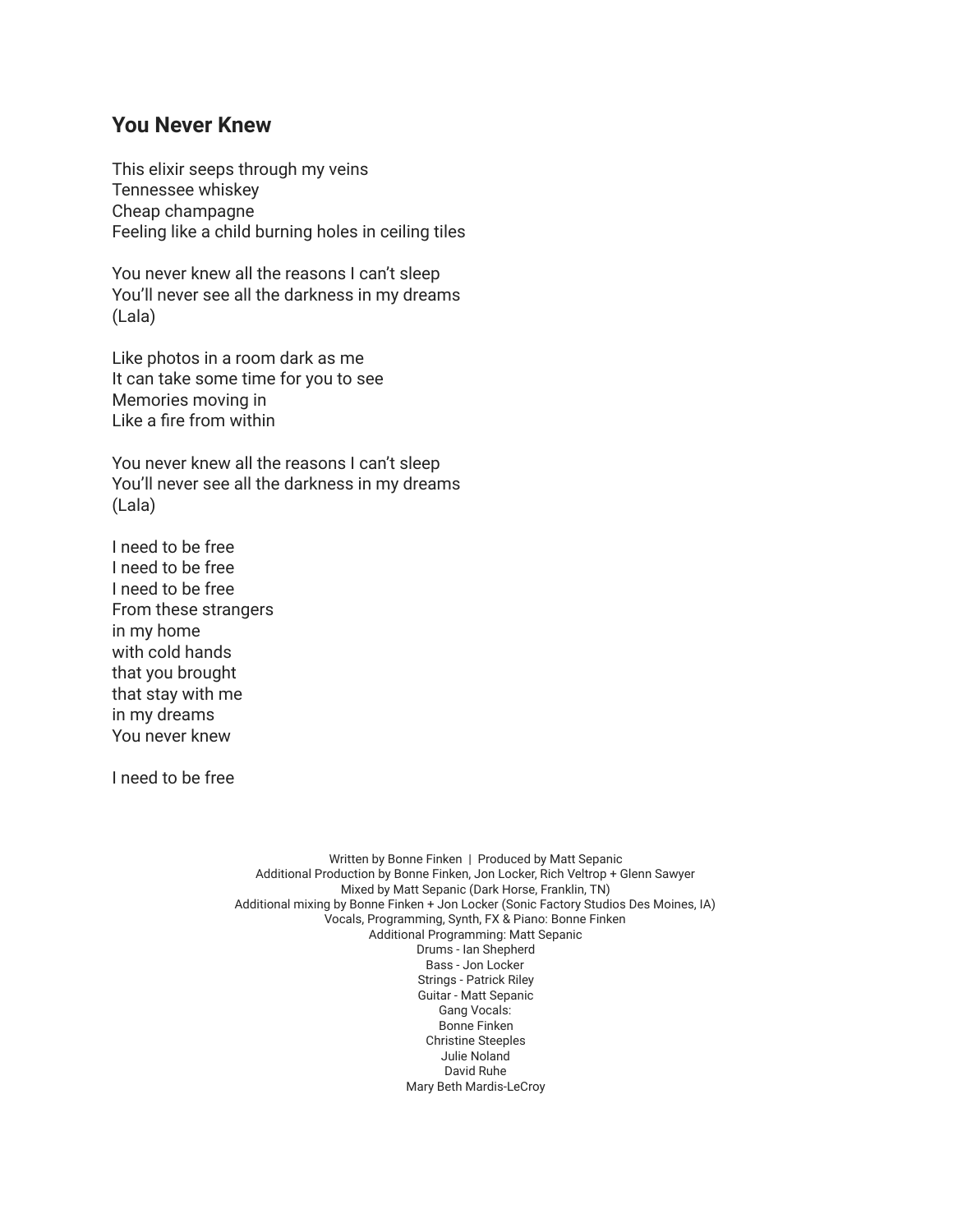## **On Our Way**

I need my right brain to realign my left This mind's a freight train fueled by my regret I hate I hate I hate my inner jealousy If I'm dissected I'm bleeding green I need I need I need I need for you to see That it's a game now - red rover your queen

On our way now - we're on our way now On our way now - we're on on our way now

You're like a pop song drilled into my mind You're saying nothing - yet - I hear you all the time This time I'm building all the voices into wings Yes - now I'm flying - oh - and coming for your king

On our way now - we're on our way now On our way now - we're on our way now

Treat us like mothers

You need our power

For all the world to work

Power

Power

Lalalala melody solo

I'm ready like a message from the sea I'm on the shore just waiting for you to read

On our way now - we're on our way now On our way now - we're on our way now On our way now - we're on our way now On our way now - we're on our way now

> Written by Bonne Finken | Produced by Matt Sepanic Additional Production by Bonne Finken, Jon Locker, Rich Veltrop + Glenn Sawyer Vocals, Programming, Synth & FX: Bonne Finken Additional Programming and FX: Matt Sepanic, Jon Locker + Glenn Sawyer Guitar: Matt Sepanic | Bass: Jon Locker | Drums: Russ Tomlinson Mixed by Matt Sepanic (Dark Horse, Franklin, TN) Additional mixing by: Bonne Finken + Jon Locker (Sonic Factory Studios, Des Moines, IA) and by Rich Veltop + Glenn Sawyer (The Spot Studios, Lakewood, CO)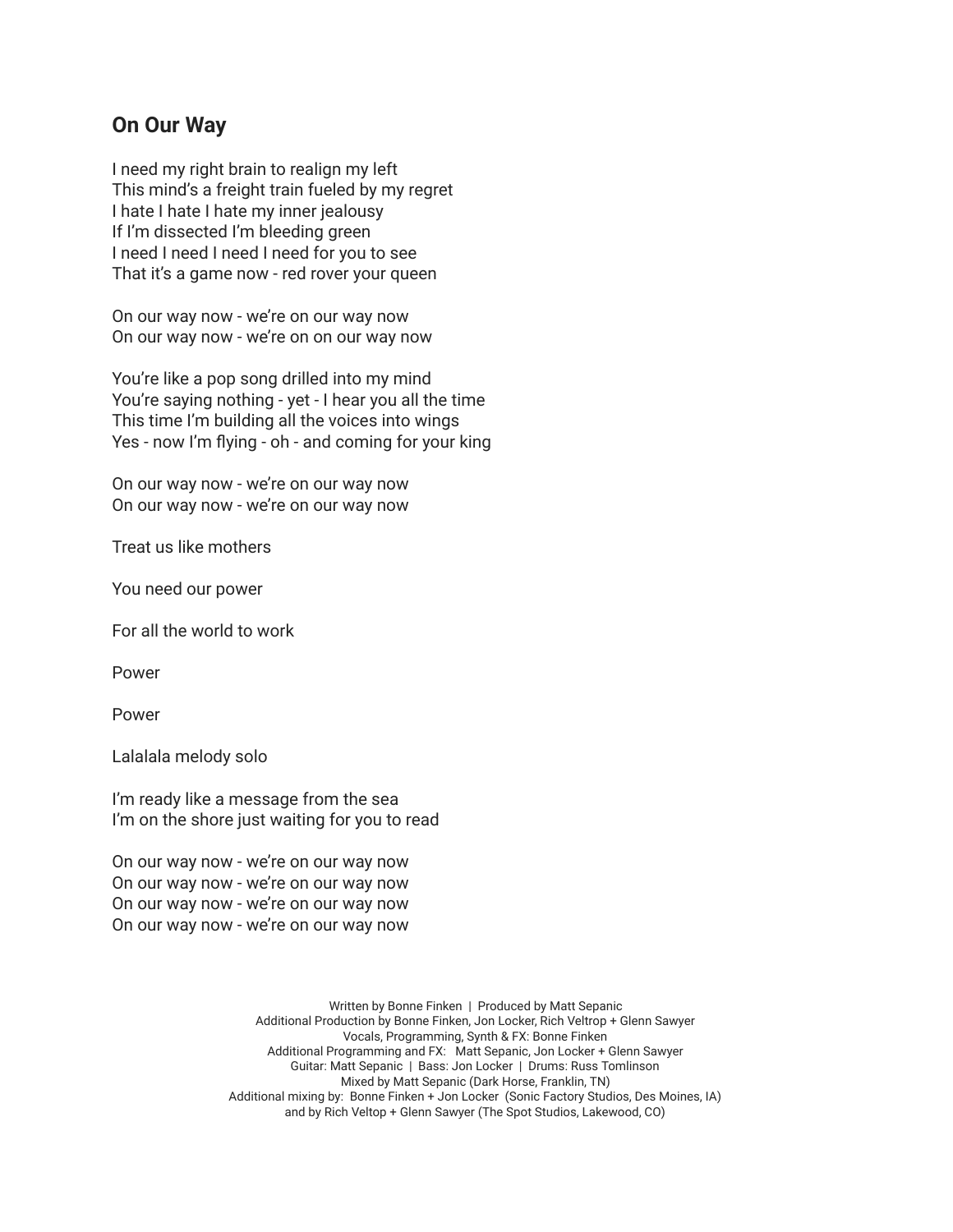# **Holy Water**

Are we even? Eye for an eye My whole body

I was honest Are your guards called off of me? Oh just say the word (word) I can still breathe down your neck It's a called to arms (call to arms) I'll draw faster than your men

### **CHORUS**

I'll hit you where it hu-hurts hit you where it hu-hurts hit you where it hu-hurts **Hurts** 

(like) Holy Water

Resurrected Shed a life and freely breathe Reinstated But you still can't look at me

I could set it off (set it off) Oh the bomb is in my hand I could tear you down (tear you down) Better stay on your island

#### **CHORUS**

Yes I knew - Yes I knew you - Yes I knew you would not answer for it

### **CHORUS**

Like Holy Water

Written by Bonne Finken | Produced by Matt Sepanic Additional Production by Bonne Finken + Jon Locker Mixed by Matt Sepanic (Dark Horse, Franklin, TN) Additional mixing by Bonne Finken + Jon Locker (Sonic Factory Studios Des Moines, IA) Vocals, Programming, Synth, FX & Piano: Bonne Finken Additional Programming: Matt Sepanic Drums - Ian Shepherd | Bass - Jon Locker | Strings - Patrick Riley Choir Vocals: Bonne Finken | Christine Steeples | Julie Noland | David Ruhe | Mary Beth Mardis-LeCroy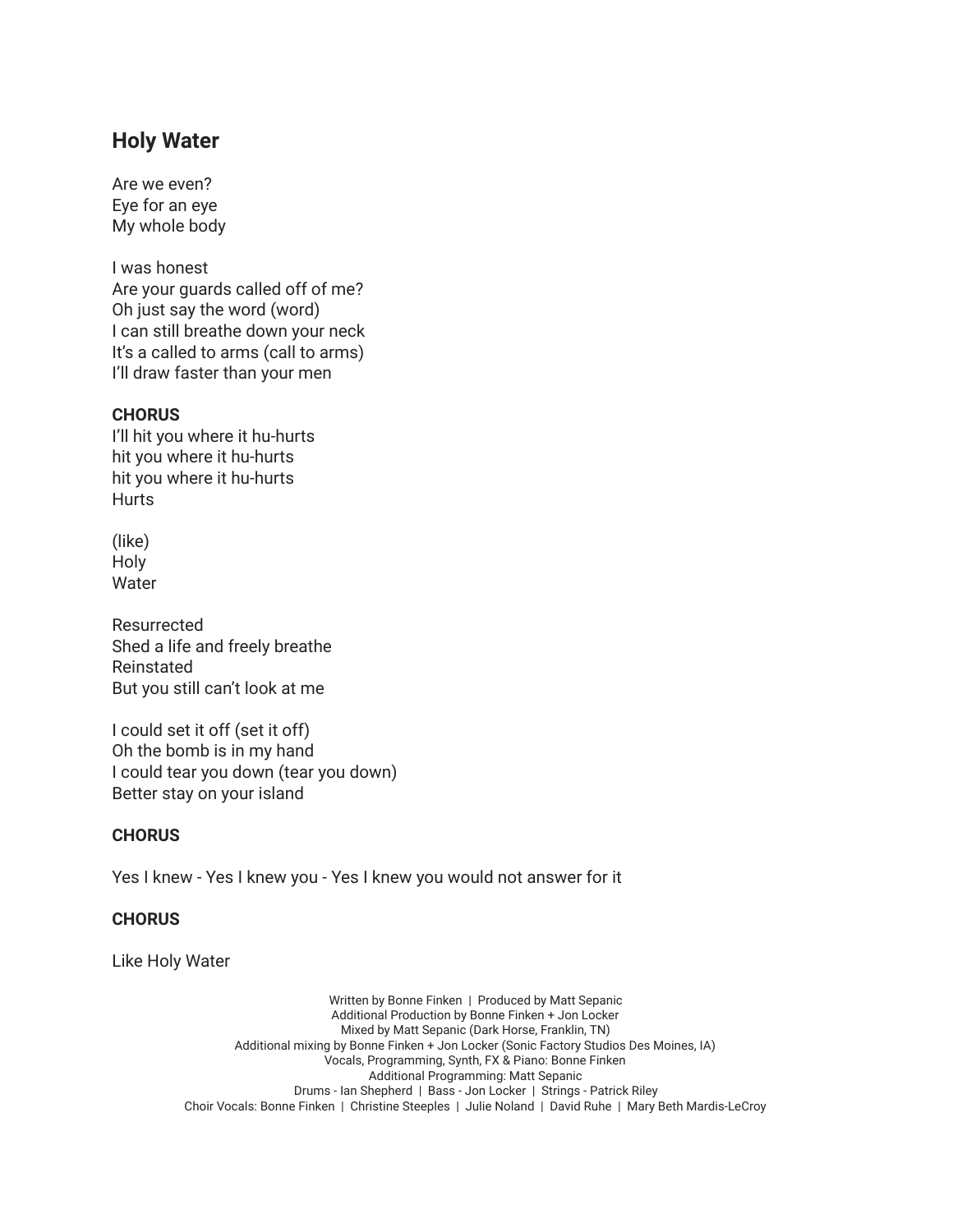## **Warning Signs**

I fly at night Dark hides the ground I'm not scared of heights Just looking down

What do you do for - for me? What do you see me as - company? I'm seeing warning signs Count with me - 1, 2, 1, 2, 3

#### **CHORUS**

I, I, I, I, I, I don't know what you did I, I, I, I, I, I had control of this I, I, I, I, I, I've had enough of this 1, 2, 1, 2, 3 I'm counting the warning signs - count with me

Heart on your sleeve - but loose hearts sink ships You're singing along with your tattoo lips

What do you do for - for me? What do you see me as - on my knees? I'm seeing warning signs Count with me - 1, 2, 1, 2, 3

#### **CHORUS**

(Way Way Way)

Oh - what's a girl to do? Oh - runaway from you

### **CHORUS**

While you were sleeping I counted the warning signs While you were sleeping I counted the warning signs While you were sleeping I counted the warning signs

> Written by Bonne Finken | Produced by Matt Sepanic Additional Production by Bonne Finken + Jon Locker Mixed by Matt Sepanic (Dark Horse, Franklin, TN) Additional mixing by Bonne Finken + Jon Locker (Sonic Factory Studios Des Moines, IA) Vocals, Programming, Synth, FX & Piano: Bonne Finken Vocal Sample Courtesy of ABC - David Muhr interview Additional Programming & Guitar: Matt Sepanic Drums - Ian Shepherd | Bass - Jon Locker Choir Vocals: Bonne Finken | Christine Steeples | Julie Noland | David Ruhe | Mary Beth Mardis-LeCroy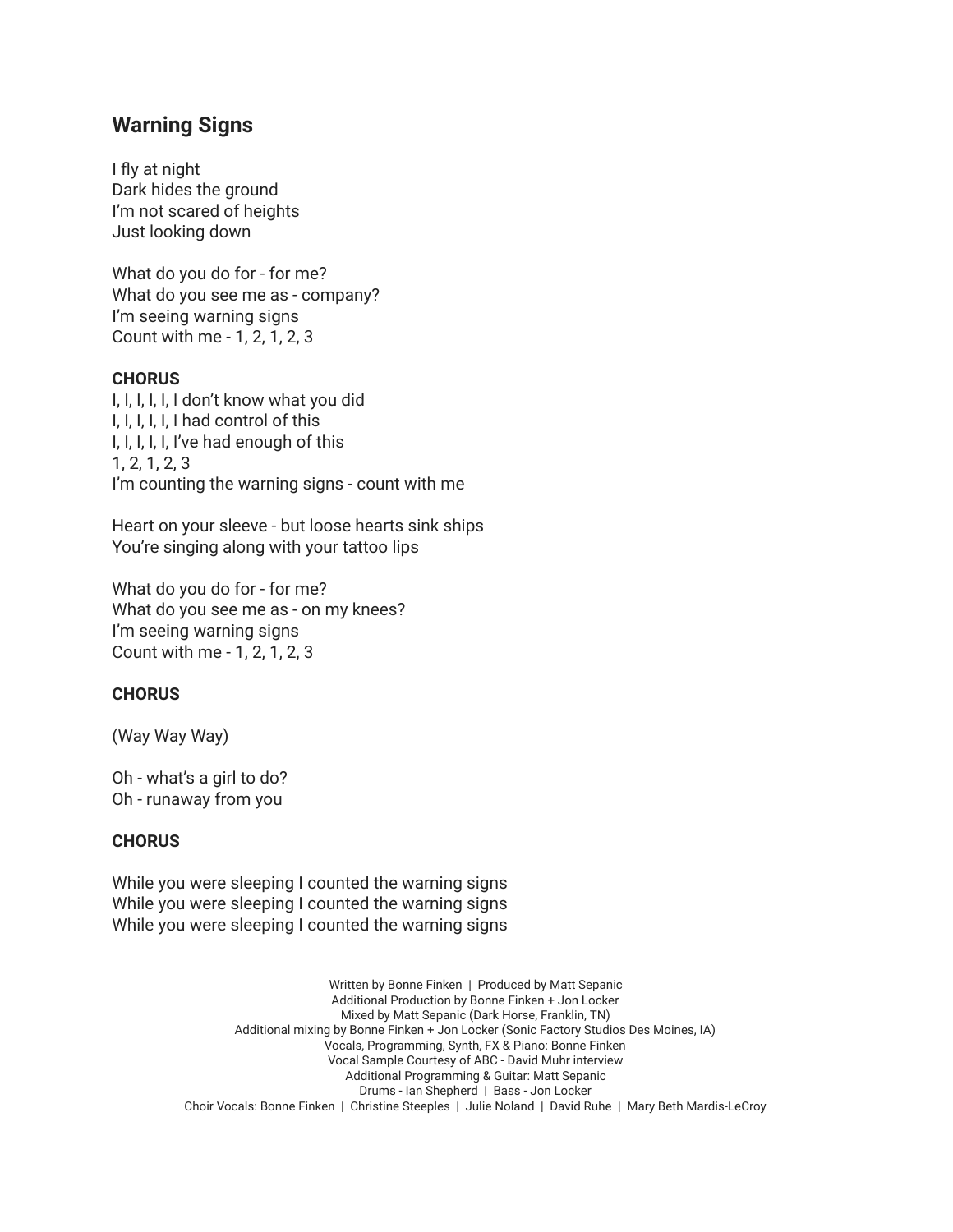## **Silver Skin**

Did you think I'd run away from you? Did you think that I'd forget?

The only time I ever look away, soldier Is to lick my bayonet

I'm sorting through the colors for armor Paint my limbs like canvas I've cut off arms, my brother, my mother You don't know what tough is

My silver skin - my silver skin won't let you in My silver skin - my silver skin won't let you win

I can shake any army Choke your wife device The one who whispers "She's a whore" ("All the pretty girls are…") My lashes lay within the words of future stories The ones that won't have you no more

I've liquified the metal Your devil would have prayed for days like these Ammunition is ambition for a life you forbid

My silver skin - my silver skin won't let you in My silver skin - my silver skin won't let you win

Use the fire for it's power - use the fire Use the power from the fire - use the power Use the fire for it's power Use the power from the fire Use the fire for it's power Feel the power and let your fever grow

My silver skin - my silver skin won't let you in My silver skin - my silver skin won't let you win

> Written by Bonne Finken | Produced by Matt Sepanic Additional Production by Bonne Finken + Jon Locker Mixed by Matt Sepanic (Dark Horse, Franklin, TN) Additional mixing by Bonne Finken + Jon Locker (Sonic Factory Studios Des Moines, IA) Vocals, Programming, Synth, FX & Piano: Bonne Finken Additional Programming & Guitar: Matt Sepanic | Drums - Ian Shepherd | Bass - Jon Locker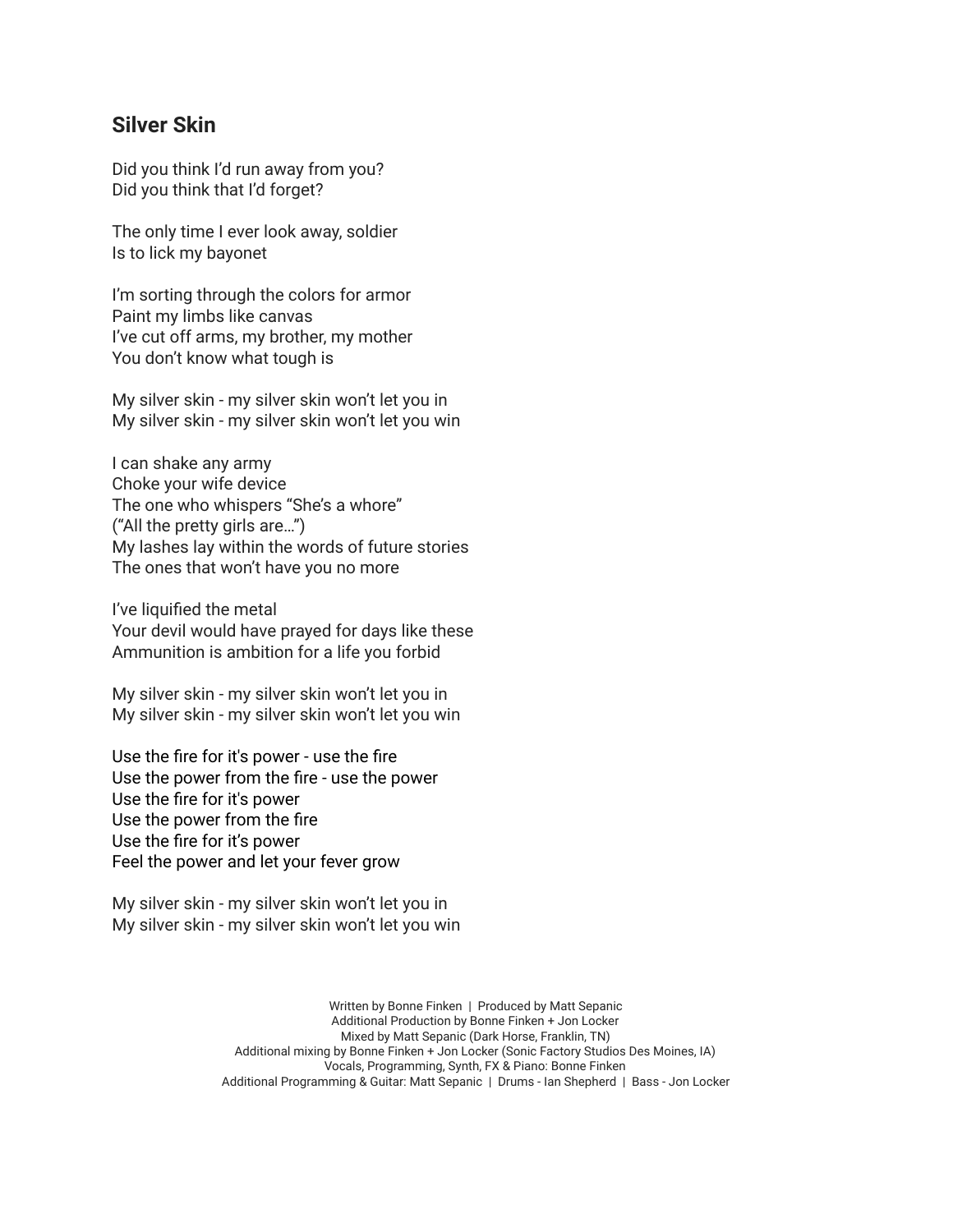# **My Bullet**

*Bet this would be lots of fun: Trade my bullet for your gun*

Smoke - is drowning me like water Mirrors - they double all you take Stars - they call me like a mother Warning me of your mistake

### **CHORUS**

**It wakes me up It knocks me down It spins me allllll around It wakes me up It knocks me down It spins me alllll around (my bullet)**

Mastered breathing under water Air is candy to my lungs Kiss my lips taste the blood From your neck on my tongue

### **CHORUS**

Bet this would be lots of fun: Trade some bullets for your gun

If I was like you Like you like you like you like you In the light of day When that smoke all blows away I'd feel the sun in my face

It'd wake me up It'd knock me down It'd spin me alllll around It'd wake me up It'd knock me down It'd spin me alllll around

### **CHORUS & "Bullet"**

Written by Bonne Finken | Produced by Matt Sepanic Additional Production by Bonne Finken + Jon Locker Mixed by Matt Sepanic (Dark Horse, Franklin, TN) Additional mixing by Bonne Finken + Jon Locker (Sonic Factory Studios Des Moines, IA) Vocals, Programming, Synth, FX & Piano: Bonne Finken Child Voice: Patricia Holly | Guitar: Austin Bryan Additional Programming & Guitar: Matt Sepanic | Drums - Russ Tomlinson | Bass - Jon Locker